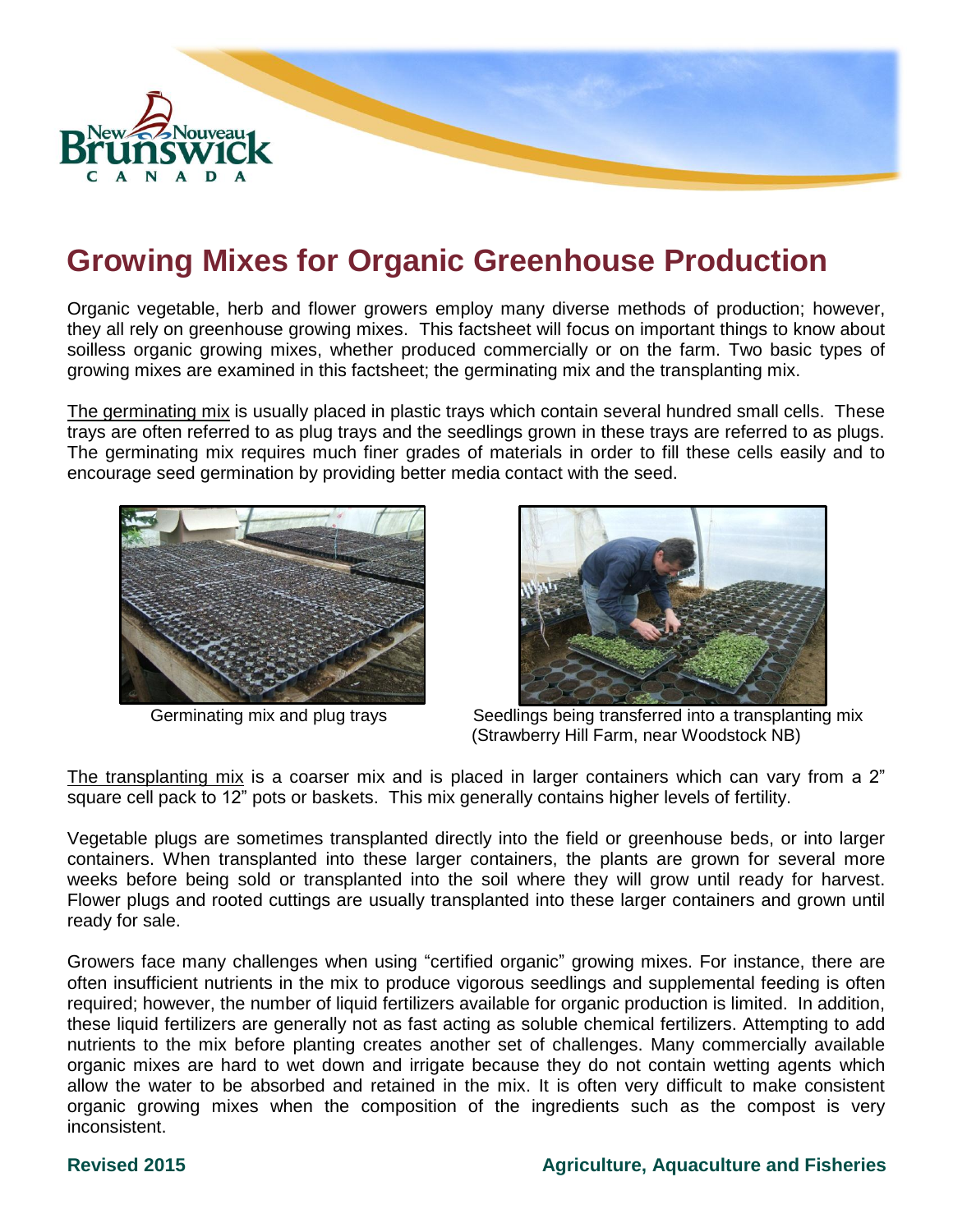## *Key Facts and Information*

- 1. Germinating mix
	- a. Typical materials include:
		- i. Fine particle sizes of a horticultural grade peat,
		- ii. Fine size of perlite,
		- iii. Medium size of vermiculite. Vermiculite is also used to cover some varieties of seed which need a light cover. Most seeds do not need to be covered after seeding.
	- b. Other materials sometimes used:
		- i. Compost: 5% or less by volume,
		- ii. Worm castings: 3% or less by volume.
	- c. Important factors about the germinating mix:
		- i. pH should be in the 5.5 to 5.8 range (addition of lime will be needed),
		- ii. Lower levels of fertility are required, otherwise germination and growth can be negatively impacted. The electric conductivity<sup>1</sup> (EC) should be in the range of 0.5 to 1.0 mS/cm (Saturated Media Extraction Test),
		- iii. Must be a material that drains well. *Tip: Better to water more often than have a mix that is saturated and will not dry down as quickly as required.*
- 2. Transplanting mix
	- a. Typical materials include:
		- i. Horticultural grade sphagnum peat, and/ or
		- ii. Coir fiber (coconut husks): an excellent substitute for sphagnum peat, but it must be low in salt content,
		- iii. Coarse grades of perlite,
		- iv. Coarse grades of vermiculite.
	- b. Other materials that are often used in organic mixes:
		- i. Compost,
		- ii. Peat humus (the darker more decomposed peat),
		- iii. Worm castings.
	- c. Important factors about the transplanting mix:
		- i. pH should be in the 5.5 to 6.5 range (addition of lime will likely be needed depending upon the amount of peat, compost and/or coir fiber used),
		- ii. The EC should be in the range of 1.5 to 3.0 mS/cm (Saturated Medium Extraction),
		- iii. Porosity and Water Holding Capacity: A good rule of thumb would be to water daily.

a) If watering is needed more than once a day, more moisture holding materials should be added to the mix (e.g. compost, humus or castings).

b) If watering is not needed for several days, more porous materials should be added to the mix (e.g. sphagnum peat, perlite, vermiculite or coir fiber).

*<sup>1</sup>The electric conductivity (EC) is used to determine the amount of soluble salts or the fertility level of the media. A higher EC reading indicates a higher level of fertility.*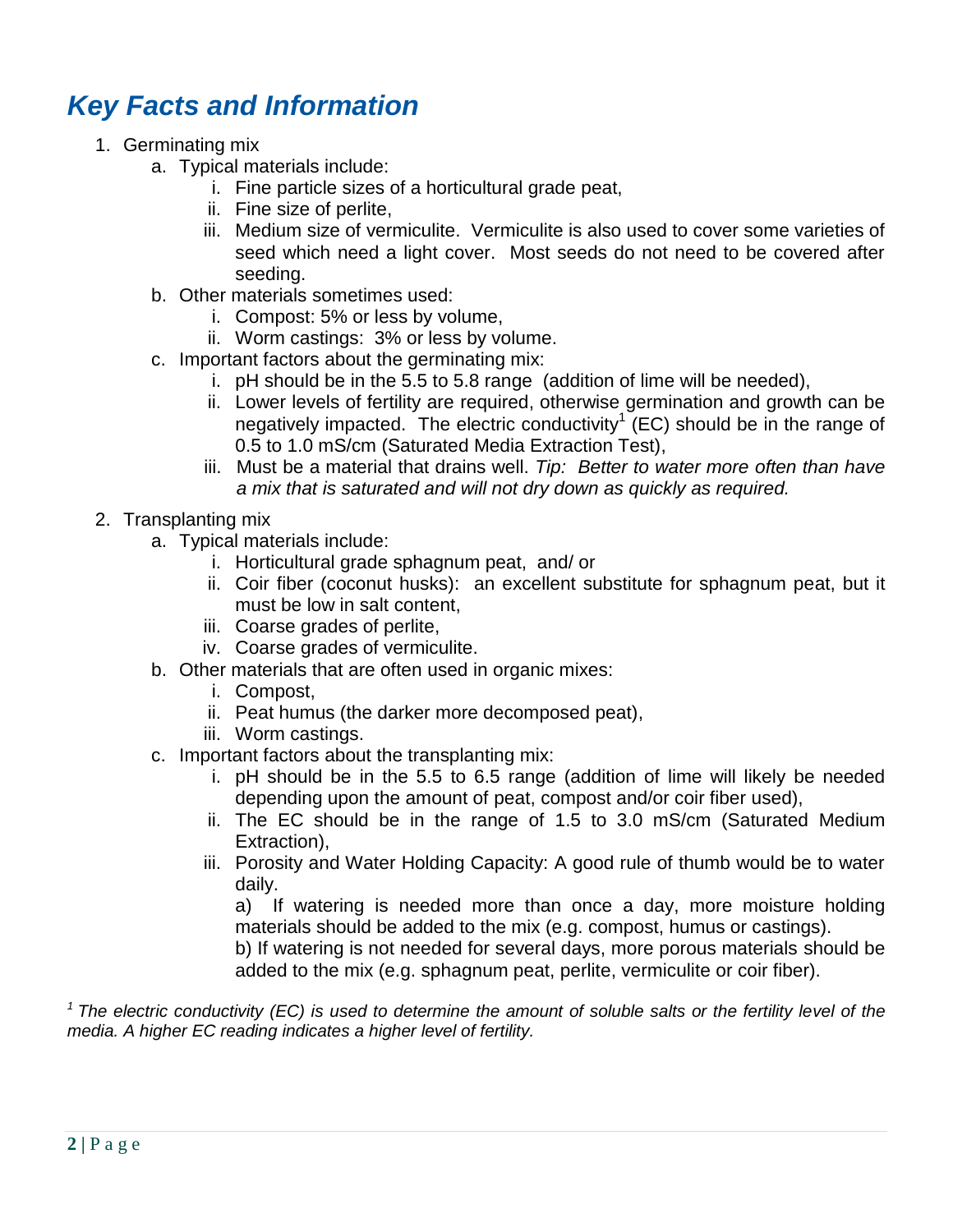|  |  |  |  | 3. Table 1- Pro's and Con's of using various materials in the organic transplanting mixes |  |  |
|--|--|--|--|-------------------------------------------------------------------------------------------|--|--|
|--|--|--|--|-------------------------------------------------------------------------------------------|--|--|

| <b>Component</b>                 | Pro's                                                                                                                                                                                                                                                                                    | Con's                                                                                                                                                                                                                                                                   | <b>Precautions</b>                                                                                                                                                                                                                                                 |
|----------------------------------|------------------------------------------------------------------------------------------------------------------------------------------------------------------------------------------------------------------------------------------------------------------------------------------|-------------------------------------------------------------------------------------------------------------------------------------------------------------------------------------------------------------------------------------------------------------------------|--------------------------------------------------------------------------------------------------------------------------------------------------------------------------------------------------------------------------------------------------------------------|
| Peat                             | Plentiful in NB,<br>$\bullet$<br>Excellent drainage and<br>porosity<br>Good moisture<br>holding<br>$\bullet$<br>capacity (MHC)                                                                                                                                                           | • Dry down can<br>be a<br>problem<br>• Non-renewable resource<br>Low pH, needs lime<br>Low EC, needs fertilizer<br>and/or amendments<br>Hard to re-wet without<br>wetting agent                                                                                         | Make sure no prohibited<br>$\bullet$<br>wetting agents have been<br>included<br>Lime<br>needed<br>is<br>to<br>$\bullet$<br>neutralize<br>the acidity<br>of<br>peat                                                                                                 |
| Peat Humus                       | Good MHC<br>$\bullet$                                                                                                                                                                                                                                                                    | Reduces porosity<br>Not a nutrient source                                                                                                                                                                                                                               | Avoid muck peat<br>$\bullet$                                                                                                                                                                                                                                       |
| Coir fiber<br>"Coconut<br>husks" | Renewable resource<br>$\bullet$<br>Good peat substitute<br>$\bullet$<br><b>Excellent drainage</b><br>pH is higher than peat<br>$\bullet$<br>- less lime needed<br>Easier to rewet than peat<br>$\bullet$<br>Better MHC than peat<br>$\bullet$<br>Higher EC than peat<br>$\bullet$        | Can<br>be<br>expensive<br>$\bullet$<br>compared to peat<br>May contain high salt<br>levels (high EC)                                                                                                                                                                    | Make sure your source has<br>$\bullet$<br>low salt levels. Coir may<br>be<br>suitable<br>for<br>not<br>germination mix                                                                                                                                             |
| Compost                          | Renewable resource<br>$\bullet$<br>Can be a good source of<br>nutrients<br>Good MHC<br>Good Cation Exchange<br>Capacity (CEC)<br>Can replace some peat<br>$\bullet$<br>Less lime needed<br>Disease suppression<br>qualities<br><b>Contains beneficial</b><br>$\bullet$<br>microorganisms | Can<br>rob<br>plants<br>of<br>$\bullet$<br>nutrients (N tie-up), if not<br>fully matured. Avoid C:N<br>ratios of more than 25:1<br>Can attract fungus gnats<br>from<br>made<br>wood<br>if<br>products.<br>May<br>based<br>require predatory insects<br>to control pests | Check source of compost<br>$\bullet$<br>feedstocks and methods of<br>composting<br>Keep to 10 to 30% of mix<br>Make sure compost is fully<br>matured to avoid ammonia<br>toxicity<br>Keep % low if using poultry<br>based compost or other<br>compost with high EC |
| Aged bark                        | Renewable resource<br>Can replace some peat                                                                                                                                                                                                                                              | Can<br>rob<br>of<br>plants<br>nutrients (N tie-up)<br>Can attract fungus gnats<br>May require predatory<br>insects to control pests                                                                                                                                     | Keep % low, 10% or less<br>$\bullet$                                                                                                                                                                                                                               |
| Castings                         | Renewable resource<br>$\bullet$<br>Good source of nutrients<br>Good MHC and CEC<br><b>Contains beneficial</b><br>microrganisms                                                                                                                                                           | • Can be expensive<br>Can reduce air porosity<br>by increasing density of<br>mix                                                                                                                                                                                        | Keep % low, 15% or less<br>Above 15% the mix may<br>become too dense                                                                                                                                                                                               |
| Perlite                          | Helps increase porosity<br>$\bullet$<br>and good drainage                                                                                                                                                                                                                                | Provides no nutrients<br>$\bullet$<br>Cannot hold nutrients                                                                                                                                                                                                             |                                                                                                                                                                                                                                                                    |
| Vermiculite                      | Provides good porosity<br>$\bullet$<br><b>Holds nutrients</b><br>$\bullet$<br>Good MHC<br>$\bullet$<br>Source of Ca and Mg                                                                                                                                                               | Can be expensive<br>$\bullet$<br>Easy to crumble $-$ must<br>handled<br>be<br>very<br>carefully                                                                                                                                                                         | Check source as some<br>sources of vermiculite may<br>contain $2 - 3%$ asbestos.                                                                                                                                                                                   |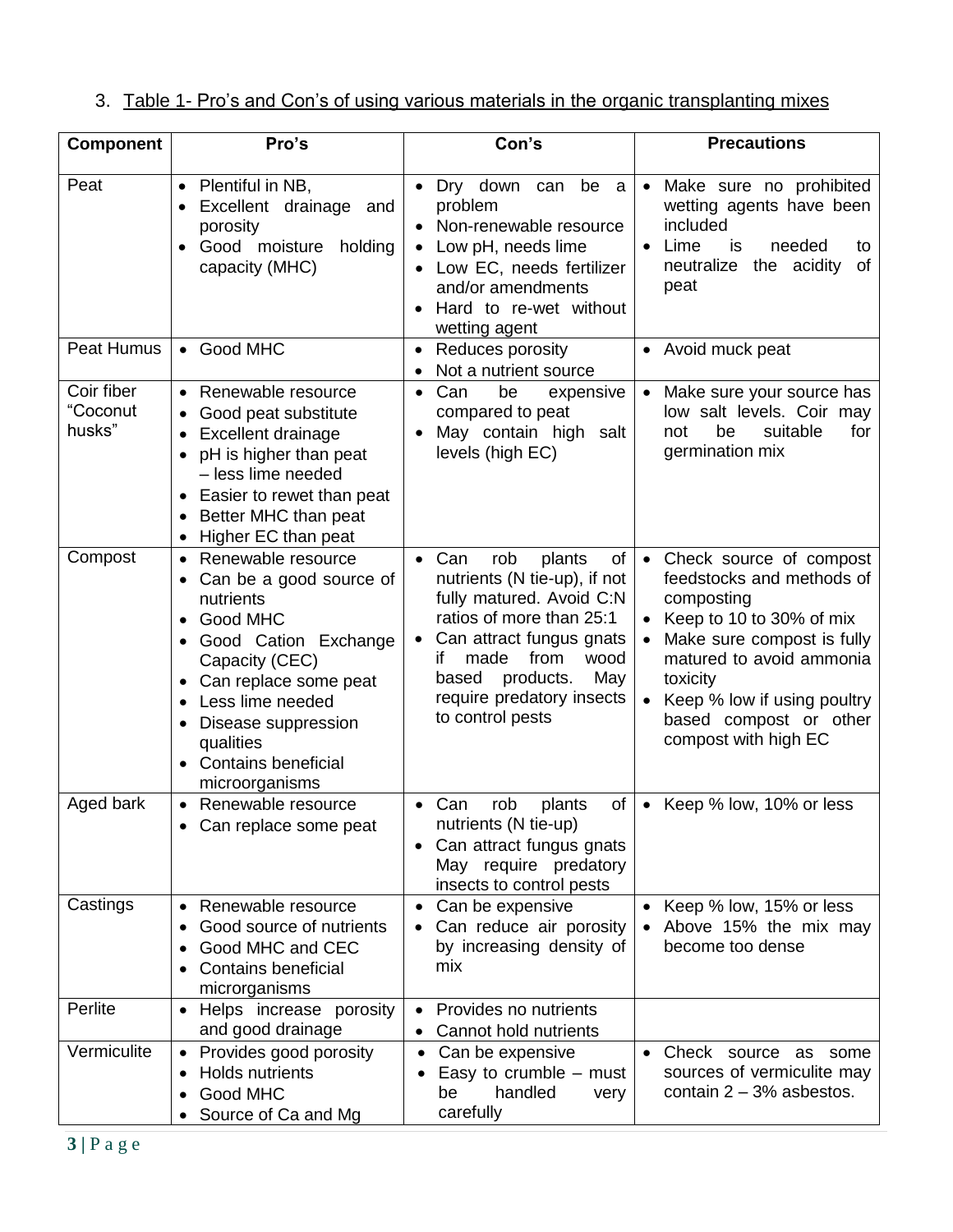# *Supplemental Fertilization*

During the winter of 2013, New Brunswick Department of Agriculture, Aquaculture and Fisheries (NBDAAF) staff conducted numerous growing mix analyses and seedling production trials. Twenty commercial and farm-made growing mixes were analyzed and evaluated through the production of basil, tomato, lettuce and broccoli seedlings (Table 2). These trials confirmed that there is a wide range in fertility levels in commercially available organic greenhouse growing mixes. Plants grown in mixes that were low in fertility often required supplemental fertilization (liquid feeding) soon after transplanting. Other mixes provided sufficient fertility for the first few weeks of growth; however, few organic mixes allowed for optimum plant growth beyond 3 to 4 weeks without supplemental fertilization.



*Pictures on day 21 after transplanting. Note the variability in crop growth provided by three of the 20 growing mixes assessed (without any supplemental fertilization).*

Based on practical experience, it is best to start supplemental fertilization with liquid fertilizers soon after transplanting and continue with regular feeding (once a week), even if the mix has compost or worm castings. Often organic growers start feeding young seedlings once the evidence of nutrient deficiencies are observed. Unfortunately, once a deficiency is diagnosed, it is generally too late to ensure full crop recovery and optimal productivity. Growers should always have an organic liquid fertilizer on-hand for supplemental fertilization.

Organic liquid fertilizers used for supplemental feeding are generally made from fish or plant extracts. Organic liquid fertilizers are suitable for manual watering; however, most of them are generally not compatible with drip irrigation because they tend to clog the system due to the amount of solids in the products and the biofilms they produce in the irrigation systems. Growers can benefit from including organic fertilizers and/or amendments when preparing their mix, as they may reduce the amount of liquid feeding required, provided these ingredients are of a fast release nature. Many of the fertilizers listed on the next page are very slow to release their nutrients. For most greenhouse transplants or for seedlings that will be transplanted in the field at a young age, the nutrient release may not be in time to benefit the crop; therefore, adding those types of fertilizers would not be of value nor recommended.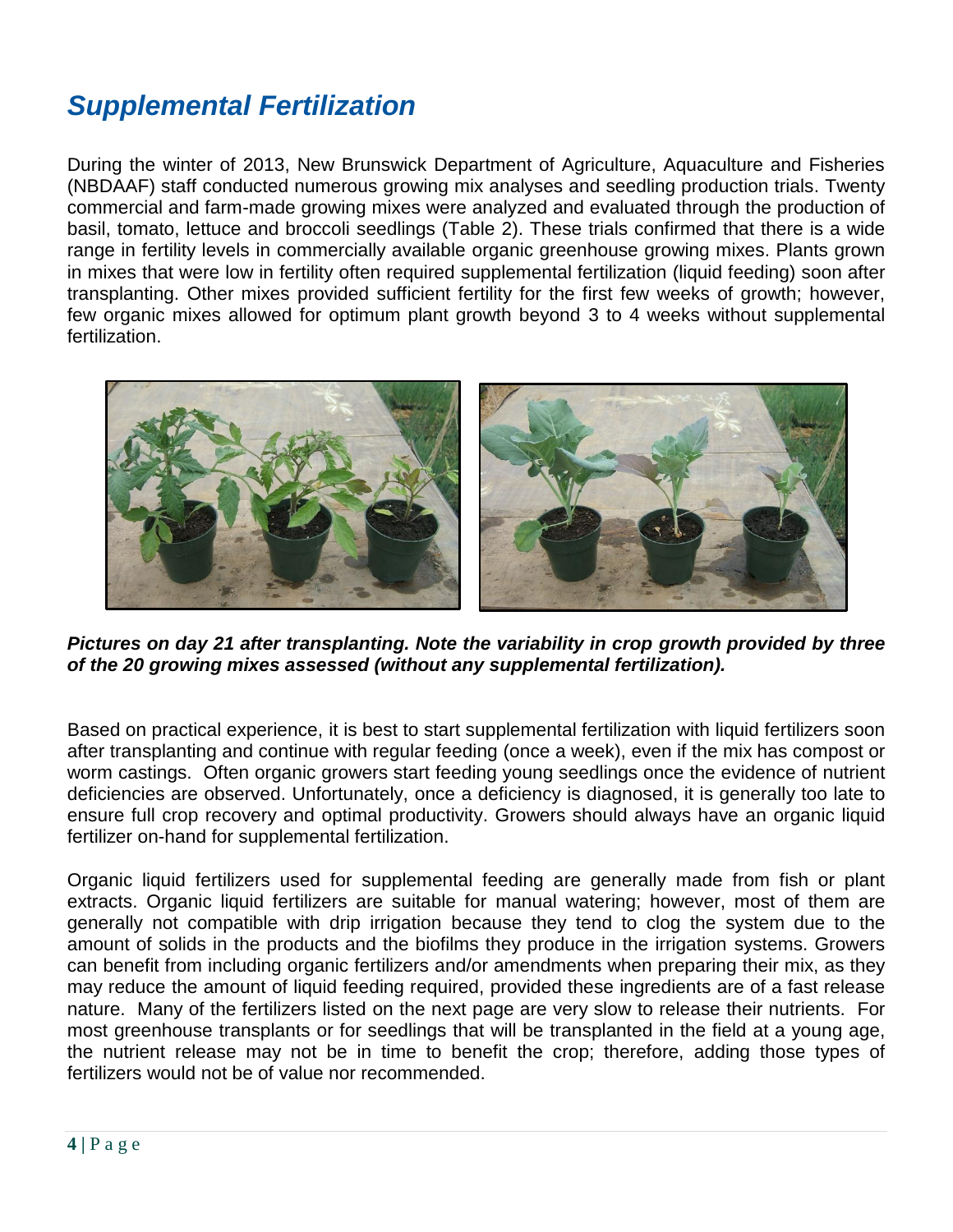## *Organic Fertilizers*

When preparing your mix, it is important not to include excessive amounts of compost or castings, as they may have an adverse effect on germination and plant growth due to excessive EC levels. Adding nitrogen rich amendments to the mix may also re-initiate the composting or decomposition process if aged bark or immature compost is part of the mix. This biological activity could also release ammonia and other organic compounds which may cause crop injury or reduce crop growth. To avoid this situation, growers should add moisture to the fortified mix several weeks prior to planting and keep the mix in a warm condition. These conditions will initiate biological activity in the mix which should then subside before the mix is used.

It is, however, important to understand that nutrients in the organic mixes are only made available to the plant through biological activity in the mix. This process requires warm ambient temperature. Many growers make use of heating benches or other methods to obtain bottom heat. For this reason, some growers prefer not to use cold water when they water their transplants by hand.

Lime used in greenhouse mixes must be of a very fine grade. The particle size of agricultural grade lime is not fine enough to quickly influence the pH of the mix and to release nutrients in a timely matter.

There are organic fertilizers and amendments which can be added to organic mixes to provide additional nutrients and attributes. However, unless a grower wants to grow-out his crops in containers, adding such materials may not provide the expected short term benefits.

List of typical organic fertilizers and amendments:

### Nitrogen sources:

| • Alfalfa meal              | (2.5 % N, slow release)             |
|-----------------------------|-------------------------------------|
| • Crab/lobster meal         | (6-10% N, slow release)             |
| • Granulated chicken manure | (3-4% N, slow to medium release)    |
| • Feather meal              | (7-15% N, slow release)             |
| • Blood meal                | (8-12% N, medium to fast release)   |
| المممم والملتان المنا       | $(0.400 \times 1$ modified relation |

- 
- 

### Phosphorus sources:

- 
- 
- 
- 
- Fish meal (8-10% N, medium release) Soybean meal (7% N, slow to medium release)
- Bone meal (11-14% P, slow to medium release) • Fish meal  $(4\% \text{ P}, \text{slow to medium release})$ • Natural untreated rock phosphate (17-30%, but only 3% available, very slow release)
- Bat guano / Seabird guano (9-11% P, medium release)

### Potassium sources:

| • Potassium sulfate | (50% K, medium to fast release, contains 11-18% S)         |
|---------------------|------------------------------------------------------------|
| • Langbeinite       | (22% K, medium to fast release, contains 11% Mg and 22% S) |

- Kelp meal  $(2-3 % K, slow to medium release)$
- Greensand (5-7% K, very slow release)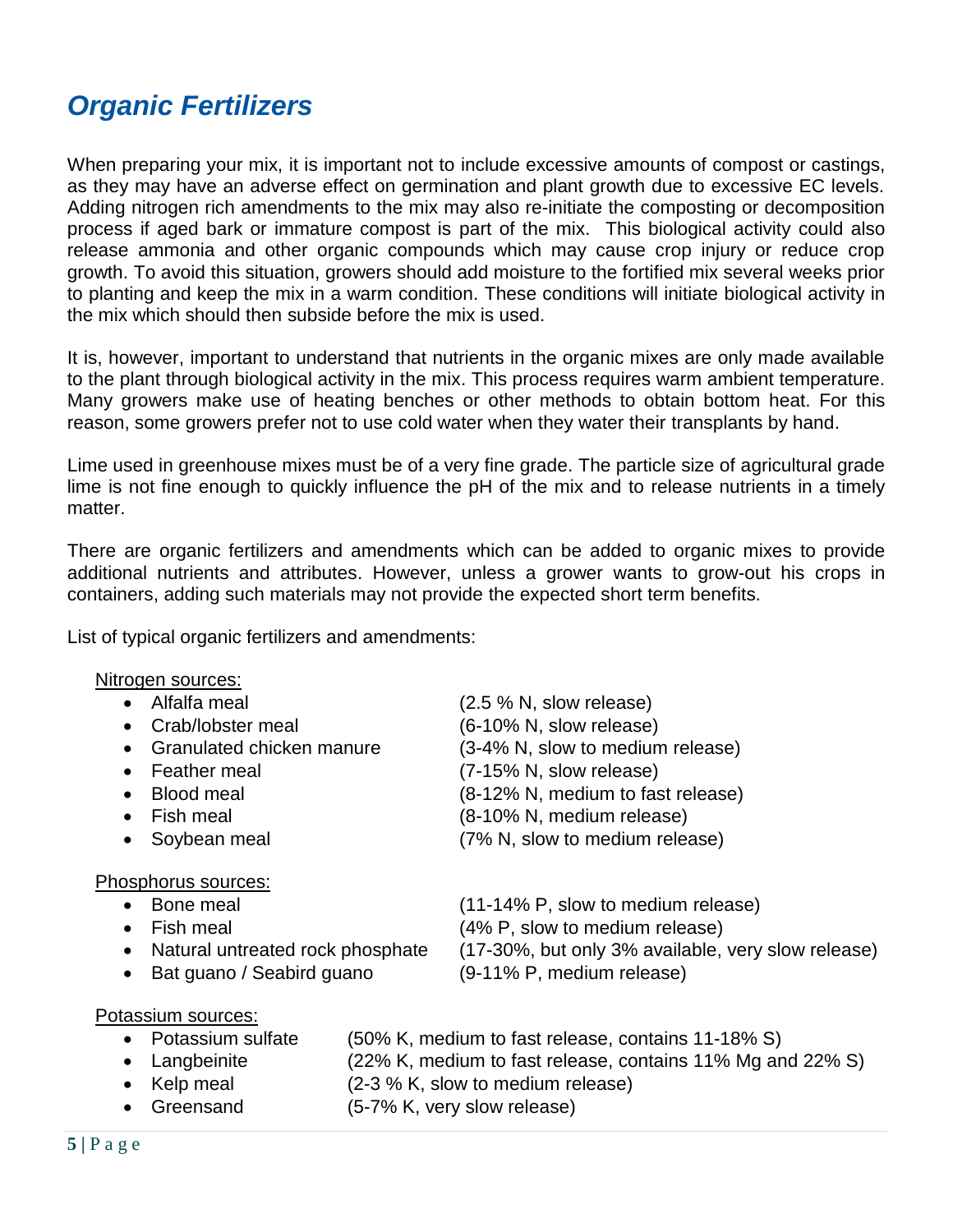Calcium sources:

- Calcitic lime a good calcium source which will raise the pH
- Gypsum a calcium, magnesium and sulfur source, which leaves pH mostly unchanged

Magnesium sources:

- Dolomitic lime a good magnesium source which will raise the pH
- Epsom salts a magnesium and sulfur source, which leaves pH mostly unchanged

Beneficial additives:

- Yucca plant extract (powder or liquid)– used as a natural wetting agent
- Beneficial fungi, such as Trichoderma harzianum used as a soil drench to protect crops against root rot pathogens (pythium, rhizoctonia and fusarium); mycorrhizae – root inoculant used to increase nutrient uptake and increase plant resistance to environmental stresses.
- Compost tea used as a soil drench to inoculate the growing mix with beneficial organisms.

*\*Before using any of the materials above, make sure they meet the requirement of the organic standards.*

| <b>Characteristics</b><br>and Ingredients | Ranges <sup>1</sup><br>As found in 2013<br><b>NBDAAF Study</b> |            | <b>Comments and Industry Standards</b>                                                                 |
|-------------------------------------------|----------------------------------------------------------------|------------|--------------------------------------------------------------------------------------------------------|
|                                           | Min                                                            | <b>Max</b> |                                                                                                        |
| pH                                        | 5.3                                                            | 7.0        | $5.5 - 6.5$                                                                                            |
| **EC $(mS/cm)$                            | 1.8                                                            | 4.0        | 1.5-3.0 mS/cm (SME)<br>- Based on Saturated Media<br>Extraction (SME). Method used by PEI and NS Labs. |
| P                                         | 1                                                              | 20         | 5-33 P (ppm)                                                                                           |
| Phosphorus (ppm)                          |                                                                |            |                                                                                                        |
| K                                         | 180                                                            | 400        | 75-200 K (ppm)                                                                                         |
| Potassium (ppm)                           |                                                                |            |                                                                                                        |
| Ca                                        | 60                                                             | 380        | 75-250 Ca (ppm)                                                                                        |
| Calcium (ppm)                             |                                                                |            |                                                                                                        |
| Mg                                        | 35                                                             | 100        | 33-88 Mg (ppm)                                                                                         |
| Magnesium (ppm)                           |                                                                |            |                                                                                                        |
| Sphagnum peat                             | 0%                                                             | 80%        | $0 - 100\%$ It's the choice of the mix maker and the                                                   |
|                                           |                                                                | per        | grower. The grower will need to adjust watering and                                                    |
|                                           |                                                                | volume     | feeding accordingly.                                                                                   |
| Coir fiber                                | 0%                                                             | 22%        | 0 - 100% Replacement for peat. It's the choice of the                                                  |
|                                           |                                                                |            | mix maker and the grower. The grower will need to                                                      |
|                                           |                                                                |            | adjust watering and feeding accordingly.                                                               |
| Peat humus                                | 0%                                                             | 20%        | Higher levels may lead the mix to be too<br>$0 - 20%$                                                  |
|                                           |                                                                |            | dense.                                                                                                 |
| Compost                                   | 0%                                                             | 30%        | Higher levels are okay if compost is fully matured.                                                    |
|                                           |                                                                |            | Above 30%, the mix may become too dense.                                                               |
|                                           |                                                                |            | If compost is poultry manure based, lower rates are                                                    |
|                                           |                                                                |            | recommended - less than 20%.                                                                           |

Table 2. Typical Composition of Organic Transplanting Mixes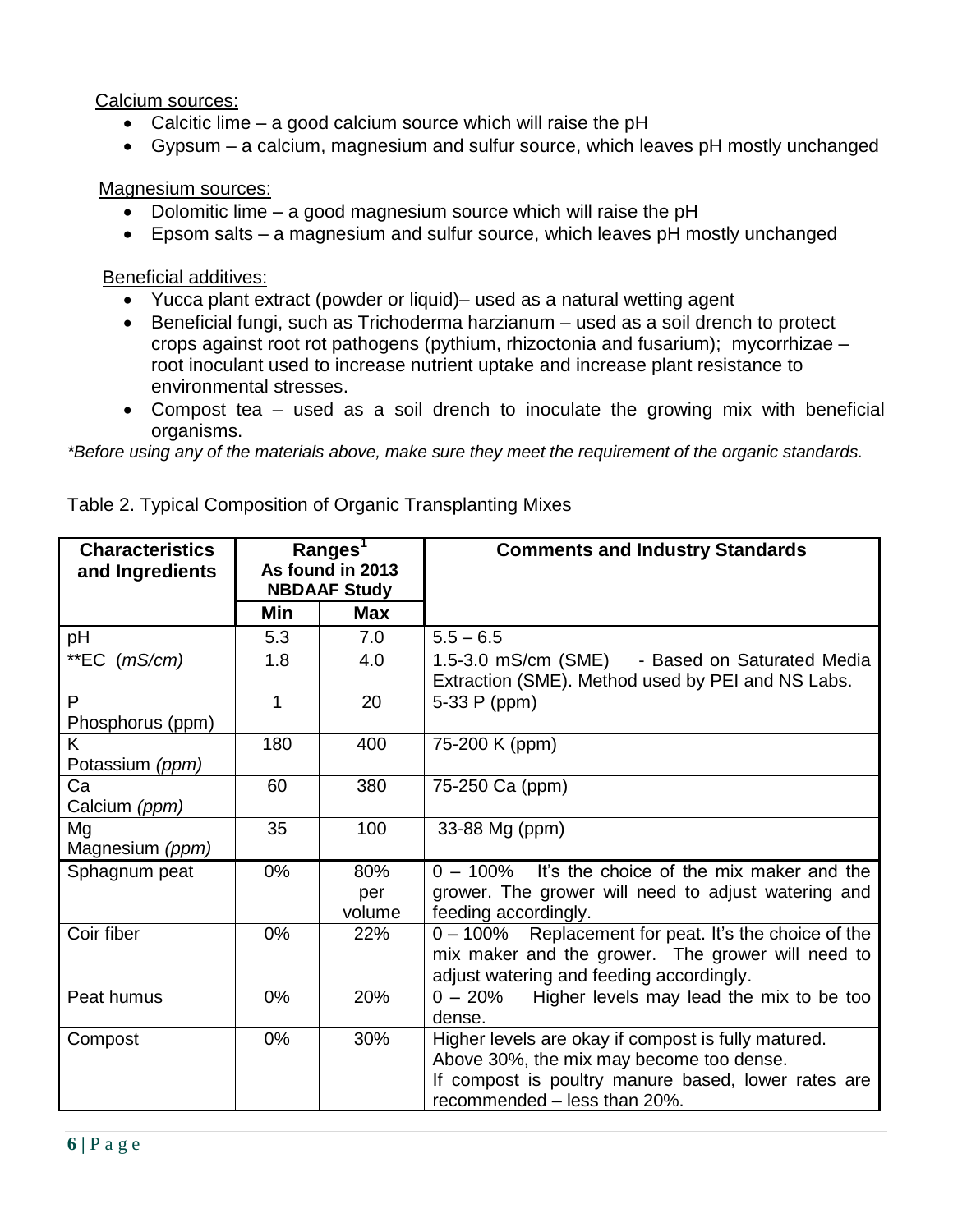| Aged bark        | $0\%$ | 13% | $0 - 10\%$ Economics will dictate use of this product.     |
|------------------|-------|-----|------------------------------------------------------------|
| Castings         | $0\%$ | 5%  | 0 - 15% May be best suited for seedlings that will be      |
|                  |       |     | kept for a long period of time before transplanting or for |
|                  |       |     | container growing.                                         |
|                  |       |     | Above 15%, the mix may become too dense.                   |
| Peat humus/      | 11%   | 25% | 0 - 30% Combinations of peat humus, compost and            |
| Compost/Castings |       |     | castings. Above 30%, the mix may become too dense.         |
| Perlite          | $0\%$ | 20% | 10 to 15% is typical. Not needed if drainage is good.      |
| Vermiculite      | $0\%$ | 10% | 10 to 15% is typical. Not needed if drainage is good.      |

*1*

*Data based on the analytical study conducted by NBDAAF in 2013 on over 20 growing mixes*

*\*\* Since there are several methods used to assess EC, it will be important to know which one is used by the laboratory, eg. Saturated Media Extraction (SME), the 2:1 Water to Media Extraction, or the Leachate Pour Thru Extraction. Although the units used to express the EC may be the same, the various methods will generate different readings.*

### *Factors which affect the EC level in the organic mix include;*

- 1) The quantity and fertility level of the compost or worm castings used.
- 2) Levels of nutrients especially Nitrogen (nitrate and ammoniums forms) and Potassium (K).
- 3) The amount of dissolved nutrients and pH level of the water used.
- 4) Type of extraction used by laboratory (2:1 Water/Media Test, SME Test, Pour Thru Test).

### *Important things to know about your mix*

- 1) Whether you buy a commercial mix or make your own, you should have a lab analyses of the mix you intend to use and consider doing your own bioassay on crops you plan to grow and crops that are EC sensitive (germination and seedling tests).
	- a. Make sure a greenhouse soil test is used, which will include the Electric Conductivity.
	- b. Make sure the pH, EC, and Potassium (K) levels are in the desired range.
- 2) Make sure the commercial growing mix is suitable for the type of use you are considering: (germinating mix, transplanting mix, or for both uses).
- 3) Find out the % by volume of peat, peat humus, compost and castings that are in the mix and make sure they are in the desired range (Table 2 -Typical Composition of Organic Transplanting Mixes).
- 4) Find out the % of vermiculite and perlite in the mix, if any are used.